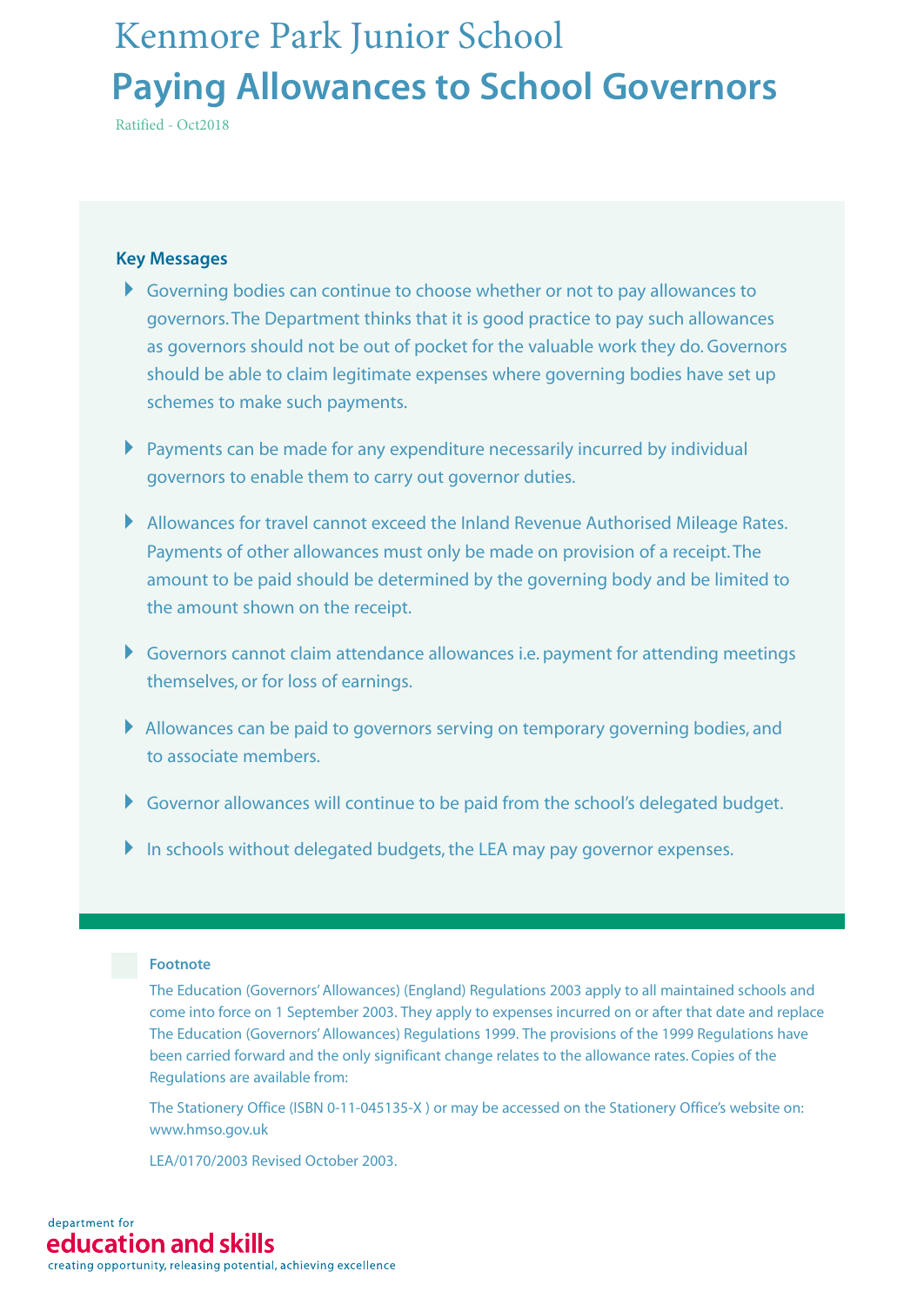#### **Questions and Answers** -

#### **What does my school have to do?**

As governors, you need to be aware of the arrangements which permit allowances to be paid. You will need to consider the arrangements you have for paying allowances at the moment and decide whether you wish to make any changes. Each governing body should have a scheme in place and if changes are necessary to bring this about or to update a scheme which is already operating, the decision should be recorded in the governing body's minutes.

#### **Do we have to pay allowances?**

It is for each governing body to decide whether to pay allowances. However, the Department feels that governors should be reimbursed for legitimate 'out of pocket' expenses.

#### **How are these allowances funded?**

As at present, governor expenses will need to be met from the school's delegated budget. Allowances can also be paid from any other sources of income to the school, so long as anyone providing those funds is aware that they may be used for this purpose.

#### **What allowances are eligible?**

The Regulations allow for "payments by way of allowance in respect of expenditure necessarily incurred for the purpose of enabling the individual to perform any duty."These Regulations are not specific but leave it up to the individual governing body to decide what should be eligible.

Examples of eligible expenses necessarily incurred are:

- child care or baby sitting expenses
- care arrangements for an elderly or dependant relative
- telephone charges, photocopying, stationery etc
- travel and subsistence (i.e. reimbursement for meals purchased that would not have otherwise been bought)

This is not intended to be an exhaustive list. Individual governing bodies should make their own decisions in light of their school's needs but care should be taken not to make payments which incur tax.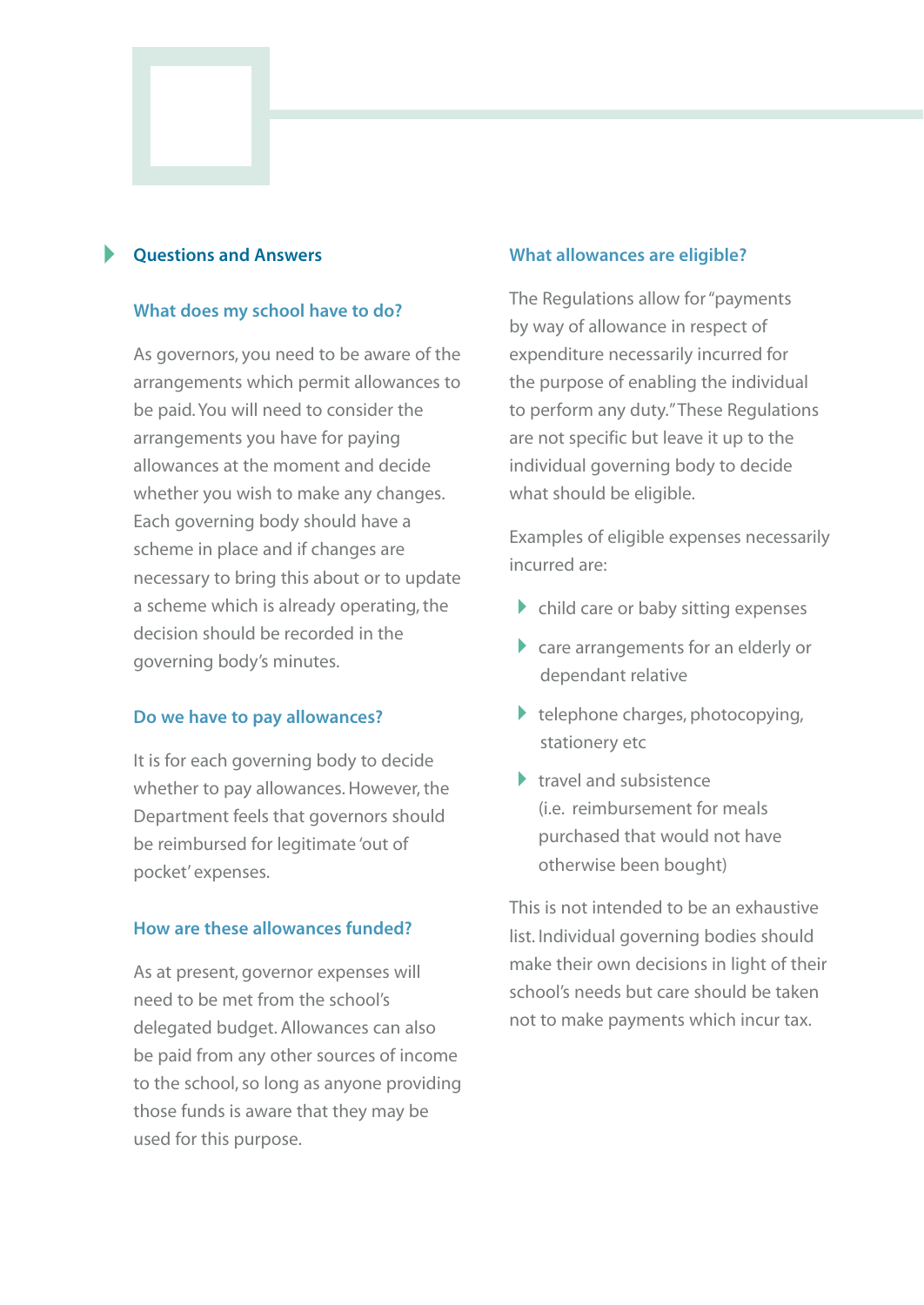## **Do governors have to pay tax on these allowances?**

No – as long as only actual expenditure is reimbursed.

## **How do we reimburse travel and subsistence?**

If travel is undertaken by means of public transport, the guidance on reimbursing only actual expenditure would apply. The limitations placed on travel and subsistence payments made for travel by private vehicle are obtained from the Inland Revenue who issue approved mileage rates which do not incur tax. You may pay less than the authorised mileage rates if you wish, but you may not pay more than the maximum level of those rates. The rates are changed annually and can be found on the Inland Revenue website: **www.inlandrevenue.gov.uk**

If you are in doubt about any payments attracting a tax liability you should contact the Inland Revenue for advice.

#### **Are any kind of expenses not allowed?**

Yes. The regulations do not allow governors to be paid attendance allowance or for loss of earnings.

**Can we agree expenses for certain categories of governor, whilst excluding others? For example, only paying parent governors for child care.**

No. Once you agree to pay particular expenses this will apply to all categories of governor.

## **Can we pay expenses to associate members?**

Yes. They should be treated in the same way as governor members.

## **Do we have to pay expenses for additional governors?**

If your school has an agreed scheme, you must pay LEA appointed additional governors expenses in the same way as other governors. However, additional governors and Interim Executive Board Members appointed by the Secretary of State in the case of a school requiring special measures are paid expenses by the DfES.

## **What happens if our school has its delegated budget withdrawn?**

In that case, payments will be met by the LEA where there is a scheme. The arrangements may differ from those agreed by your school.